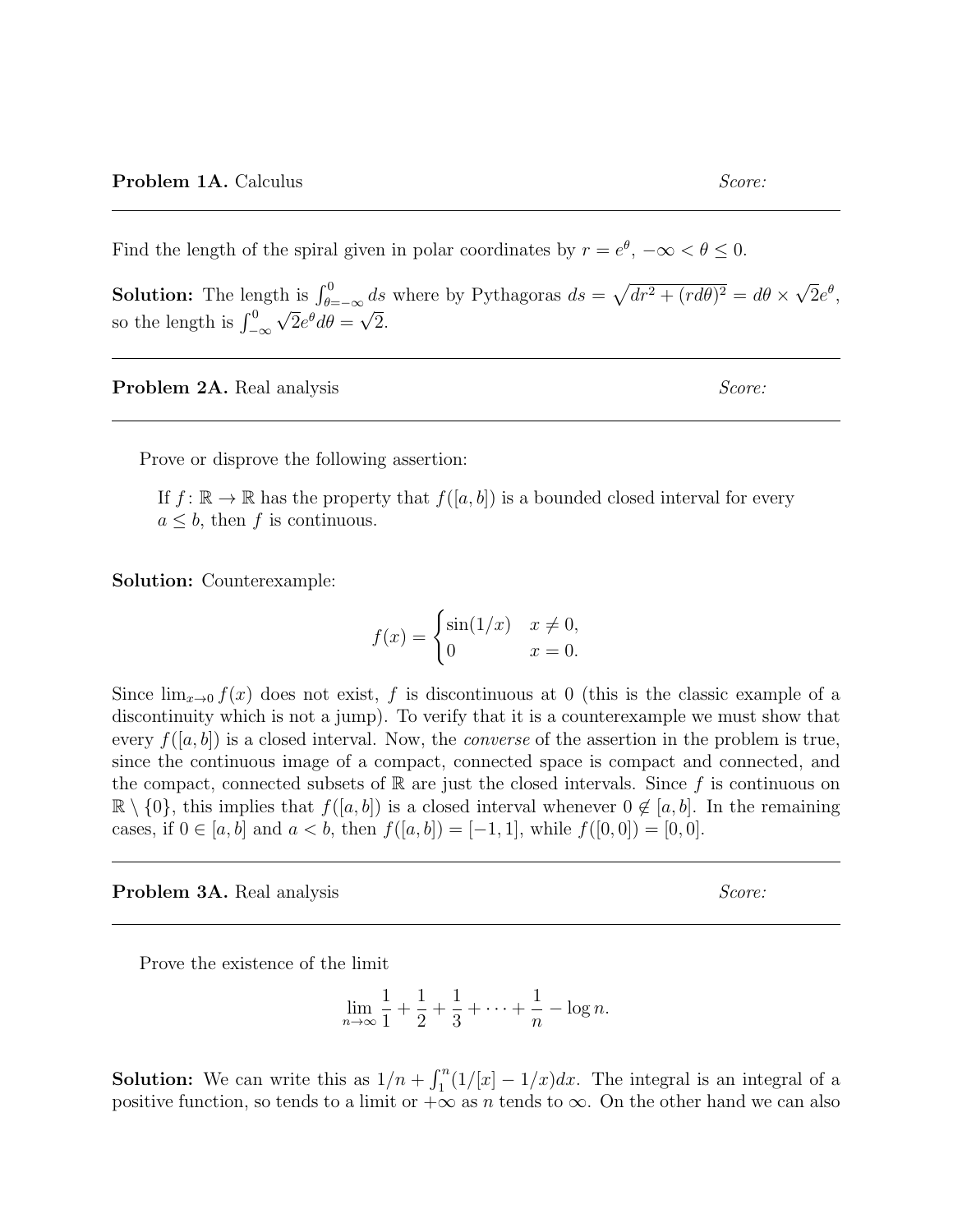write it as  $1 + \int_1^n (1/(x+1) - 1/x) dx$  which is at most 1. So the integral in the first sentence above is bounded, and therefore tends to a (finite) limit. So the limit in the question exists.

**Problem 4A.** Complex analysis Score: Score: Score: Score: Score: Score: Score: Score: Score: Score: Score: Score: Score: Score: Score: Score: Score: Score: Score: Score: Score: Score: Score: Score: Score: Score: Score: Sc

(a) Find the poles and residues of  $1/(z^3 \cos(z))$ .

(b) Show that the integral of the function above over a square contour centered at the origin with side  $2\pi N$  tends to zero as the integer N tends to infinity.

(c) Find the sum  $1/1^3 - 1/3^3 + 1/5^3 - 1/7^3 + \cdots$ .

**Solution:** (a) There is a simple pole at  $(n+1/2)\pi$  of residue  $(-1)^{n+1}((n+1/2)\pi)^{-3}$  and a pole of order 3 at 0 with residue 1/2.

(b)  $1/\cos(z)$  is bounded on the boundary of this square, and  $1/z^3$  is bounded by a constant times  $1/N^3$ , and the length of the boundary is bounded by a constant times N, so the integral is bounded by a constant times  $1/N^2$  which tends to 0.

(c) By part b and Cauchy's residue theorem the sum of all residues is 0. By part a this means that  $1/2 + \sum_{n} (-1)^{n+1} ((n+1/2)\pi)^{-3} = 0$ , giving the sum in the question as  $\pi^3/32$ .

**Problem 5A.** Complex analysis Score: Score: Score: Score: Score: Score: Score: Score: Score: Score: Score: Score: Score: Score: Score: Score: Score: Score: Score: Score: Score: Score: Score: Score: Score: Score: Score: Sc

(a) Show that if  $|z| < 1$  then there is a holomorphic function defined on some neighborhood of the unit disk whose only zero is at z and that has absolute value 1 on the unit circle.

(b) Suppose that  $f$  is a holomorphic function on the complex plane and is not identically zero. Show that there is a holomorphic function  $q$  defined in some open set containing the unit disk such that  $|f(z)| = |g(z)|$  whenever  $|z| = 1$ , and such that g has no zeros in the open unit disk.

Solution:  $(a)(z-t)/(1-\overline{z}t)$ 

(b) Divide f by the product of the functions in part (a) for each zero of f in the unit circle.

**Problem 6A.** Linear algebra  $Score:$ 

If  $U, V, W$  are subspaces of a vector space such that any two have intersection zero,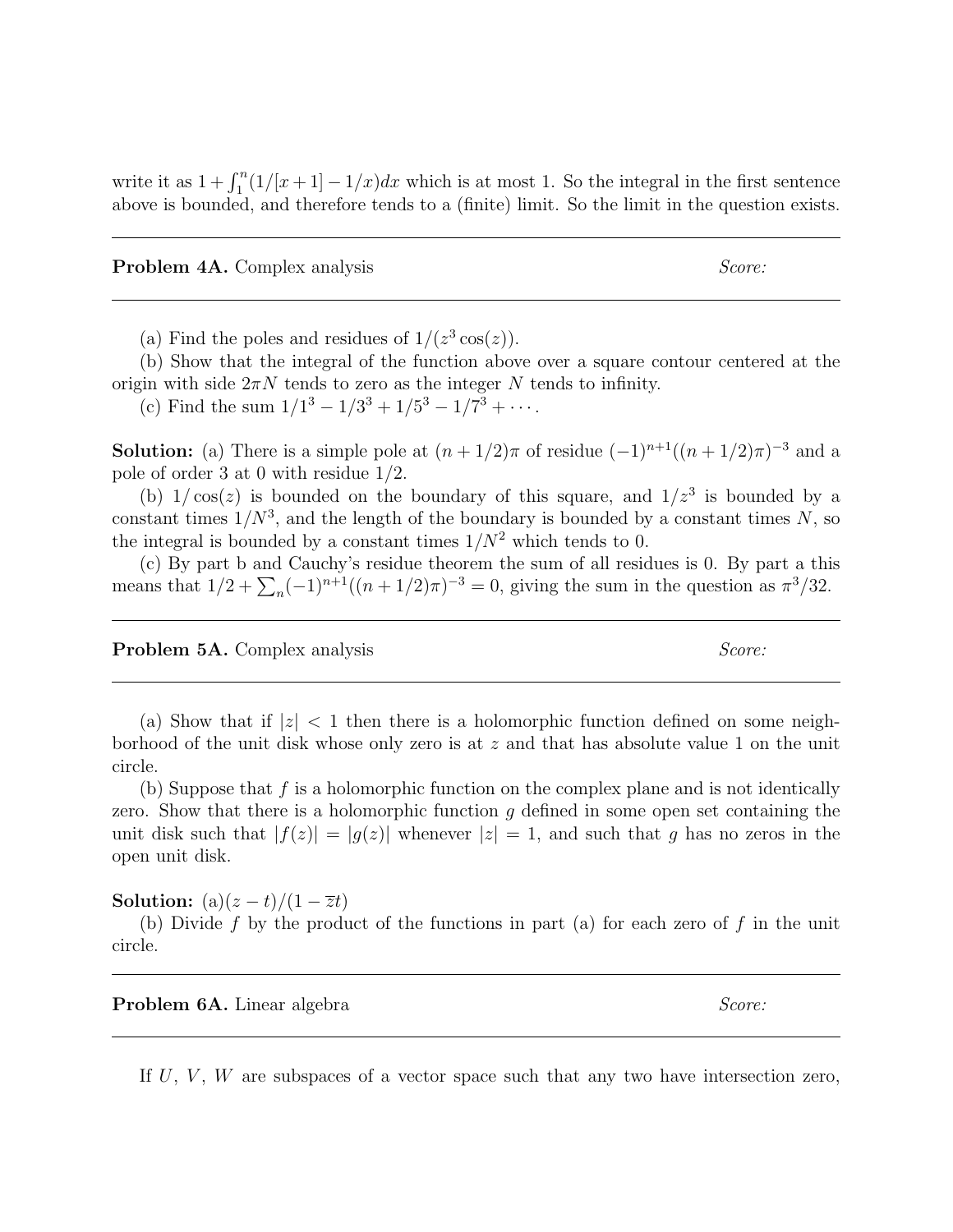prove that

 $\dim(U + V + W) + \dim U + \dim W + \dim W \leq \dim(U + V) + \dim(V + W) + \dim(W + U)$ 

and give an example where equality does not hold.

## Solution:

Since any two of the subspaces have intersection 0, we have  $\dim(U+V) = \dim(U) +$  $\dim(V)$ . So the inequality is equivalent to  $\dim(U+V+W) \leq \dim(U) + \dim(V) + \dim(W)$ , which is obvious. For an example where equality does not hold, take  $U, V, W$  to be 3 distinct 1-dimensional subspaces of a 2-dimensional space.

**Problem 7A.** Linear algebra  $Score:$ 

Let  $I_n$  denote the  $n \times n$  identity matrix, and  $J_n$  the  $n \times n$  matrix with all entries equal to 1. Determine for which real numbers a the matrix  $I_n + aJ_n$  is invertible, and find its inverse.

**Solution:** Clearly rank $(J_n) = 1$ , and the vector  $(1, 1, \ldots, 1)^T$  is an eigenvector with eigenvalue n. Therefore the eigenvalues of  $J$  are n, with multiplicity 1, and 0, with multiplicity  $n-1$ . It follows that  $I_n + aJ_n$  is invertible iff  $a \neq -1/n$ . To find the inverse, observe that  $J_n^2 = nJ_n$ , hence  $(I_n + bJ_n)(I_n + aJ_n) = I_n + (a + b + nab)J_n$ . Solving  $a + b + nab = 0$  for  $b$ , we see that  $(I_n + aJ_n)^{-1} = (I_n + bJ_n)$ , where  $b = -a/(1 + na)$ .

| Problem 8A. Abstract algebra | Score: |
|------------------------------|--------|
|                              |        |

Let G be a finite Abelian group of order n. Suppose m is a square-free (not divisible by the square of a prime), positive integer dividing n. Show that G contains an element of order m. Give an example to show that this need not be true if  $m$  is not assumed to be square-free.

**Solution:** Write  $m = p_1 p_2 \cdots p_k$ , where the  $p_i$  are distinct primes. By Cauchy's theorem G contains an element  $a_i$  of order  $p_i$ . Claim:  $g = a_1 a_2 \cdots a_k$  has order m. First

$$
g^d = a_1^d a_2^d \cdots a_k^d.
$$

So  $g^m = e$  since  $a_i^m = (a_i^{p_i})^{m/p_i} = e$ . Now suppose m  $/d$ . Then there exists an i such that  $p_i$  /d. Then  $p_i$  /dm/ $p_i$ , but  $p_j | dm/p_i$  if  $j \neq i$ , so

$$
(g^d)^{m/p_i} = a_i^{dm/p_i} \neq e.
$$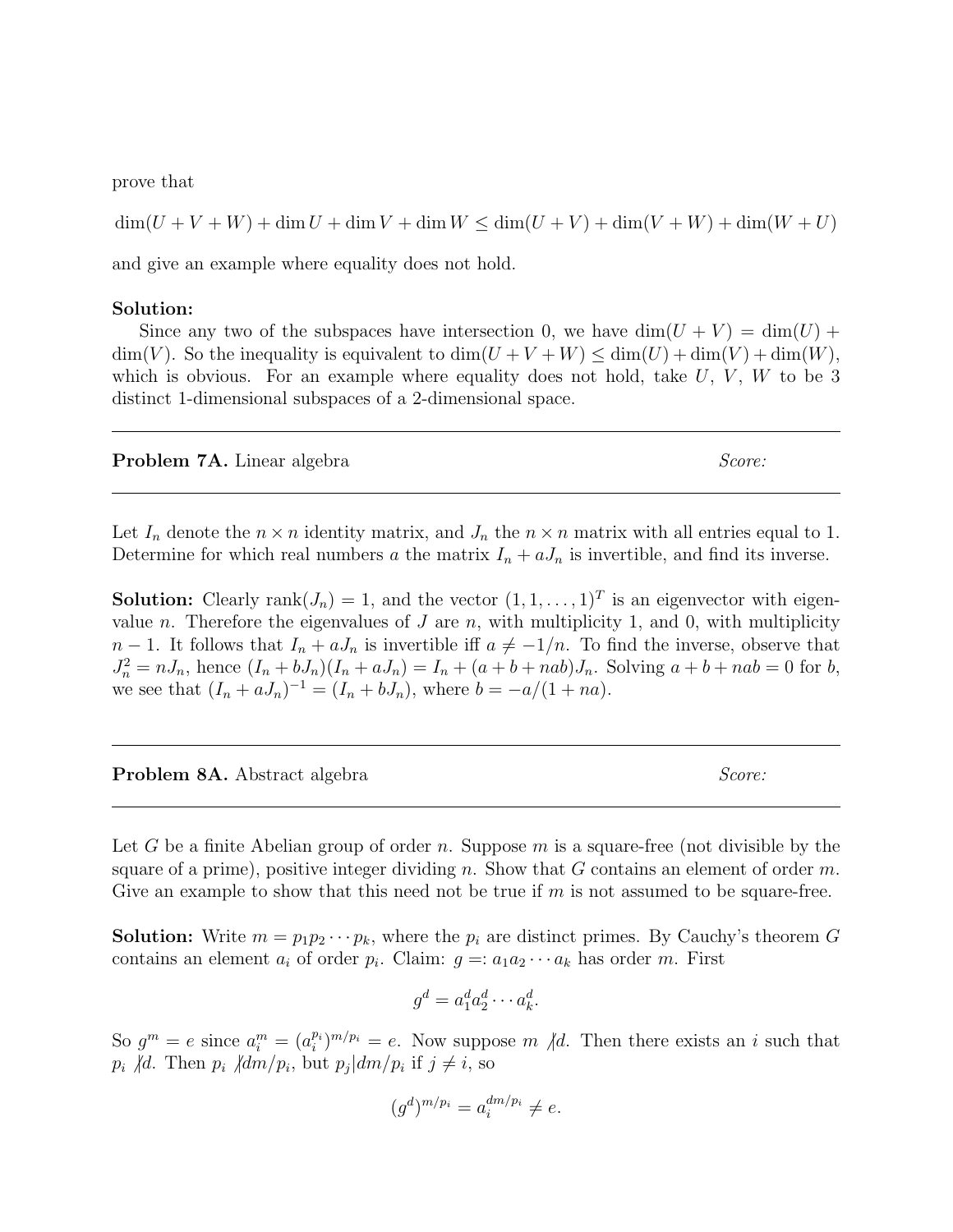Thus q has order m.

The product of 2 groups of order 2 has order divisible by 4 but contains no element of order 4.

**Problem 9A.** Abstract algebra  $Score:$ 

Does there exists a homomorphism of commutative rings with unit from  $\mathbb{Z}[x]/(x^2+3)$  to  $\mathbb{Z}[x]/(x^2 - x + 1)$ ? Either exhibit such a homomorphism, or prove that none exists.

**Solution:** The question amounts to whether  $-3$  has a square root in the ring  $S = \mathbb{Z}[x]/(x^2$  $x+1$ . The elements of S may be written  $ax+b$ ,  $a, b \in \mathbb{Z}$ , and the square of such an element is then given by

$$
(ax+b)^2 = a^2(x-1) + 2abx + b^2 = (a^2 + 2ab)x + (b^2 - a^2).
$$

So we need a solution in integers of the equations  $a^2 + 2ab = 0$ ,  $b^2 - a^2 = -3$ . The solutions are  $(b = 1, a = -2)$  and  $(b = -1, a = 2)$ . Hence there are two ring homomorphisms

$$
\mathbb{Z}[x]/(x^2+3) \to \mathbb{Z}[x]/(x^2-x+1)
$$

$$
x \mapsto \pm (2x-1).
$$

(Although not necessary to the solution of the problem, what is happening here is that the ring  $\mathbb{Z}[\sqrt{-3}] \cong \mathbb{Z}[x]/(x^2 + 3)$  is not integrally closed. Instead, the full ring of algebraic integers in the field  $\mathbb{Q}(\sqrt{-3})$  is the larger ring  $\mathbb{Z}[(1 \pm \sqrt{-3})/2] \cong \mathbb{Z}[x]/(x^2 - x + 1)$ .)

**Problem 1B.** Calculus Score: Score: Score: Score: Score: Score: Score: Score: Score: Score: Score: Score: Score: Score: Score: Score: Score: Score: Score: Score: Score: Score: Score: Score: Score: Score: Score: Score: Sco

Prove that

$$
\frac{\pi}{4} = 4 \arctan \frac{1}{5} - \arctan \frac{1}{239}
$$

.

In 1706 John Machin used this formula to calculate  $\pi$  to 100 decimal places. Explain briefly why he did not use the simpler formula  $\frac{\pi}{4} = \arctan 1$ .

**Solution:** Use  $tan(x + y) = (tan(x) + tan(y))/(1 - tan(x)tan(y))$  three times. If  $x =$  $\arctan(1/5)$  then  $\tan(x) = 1/5$ , so  $\tan(2x) = 5/12$  and  $\tan(4x) = 120/119$ . Putting  $y =$  $\arctan(1/239)$  gives  $\tan(4x - y) = (120/119 - 1/239)/(1 + 120/(119 \times 239)) = (120 \times 239 - 120)$  $119)/(119 \times 239 + 120) = 1$  so  $4x - y = \pi/4$  (as an easy estimate shows it is between 0 and  $\pi/2$ ).

The series  $\pi/4 = \arctan 1 = 1 - 1/3 + 1/5 - \cdots$  converges too slowly to use directly for calculating  $\pi$ : it needs about  $10^n$  terms for *n* decimal places.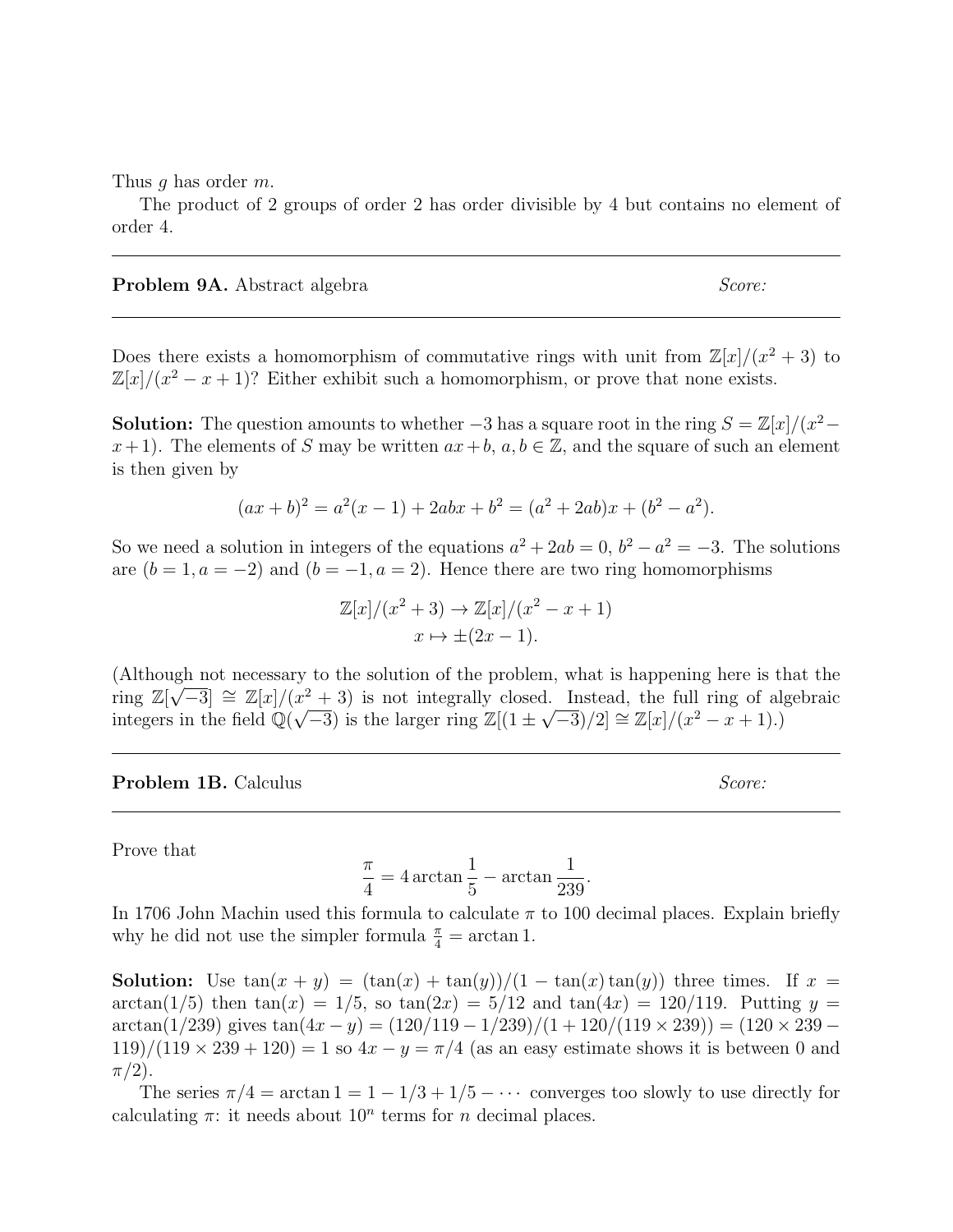- (a) Find the sum  $1 1/2 + 1/3 1/4 + \cdots$
- (b) Find the sum  $1 1/2 1/4 + 1/3 1/6 1/8 + 1/5 1/10 1/12 + \cdots$ .

Solution: (a) log 2

(b) Pairing the 1st and 2nd, 4th and 5th terms and so on, this series is equal to  $1/2 1/4 + 1/6 - 1/8 + \cdots$  whose terms are half thsoe of the preceding series, so the sum is  $(\log 2)/2$ . The point is that even though it has the same terms as the first series the sum is different.

## **Problem 3B.** Real analysis Score: Score: Score: Score: Score: Score: Score: Score: Score: Score: Score: Score: Score: Score: Score: Score: Score: Score: Score: Score: Score: Score: Score: Score: Score: Score: Score: Score

Let  $(X, d_X)$  and  $(Y, d_Y)$  be metric spaces. Suppose that a map  $\pi : X \to Y$  is a submetry; this means that for every  $x \in X$  and any  $r > 0$ , the image of the closed r-ball around x is the closed r-ball around  $\pi(x)$ .

- (a) Show that  $\pi$  is surjective if X is nonempty.
- (b) Show that  $\pi$  is continuous.

(c) Show that  $\pi$  is open (meaning that the image of any open subset is open). **Solution:** (a) Choose  $x_0 \in X$ . Given  $y \in Y$ , put  $r = d_Y(\pi(x_0), y)$ . Then  $y \in D(\pi(x_0), r)$  $\pi(D(x_0, r))$ , so there is some  $x \in D(x_0, r)$  with  $\pi(x) = y$ . (b) Given  $x \in X$  and  $\epsilon > 0$ ,  $\pi(B(x, \epsilon/2)) \subset \pi(D(x, \epsilon/2)) = D(\pi(x), \epsilon/2) \subset B(\pi(x), \epsilon)$ .

(c) It suffices to show that the image of any open ball is open in Y .

$$
\pi(B(x,r)) = \pi\left(\bigcup_{r' < r} D(x,r)\right) = \bigcup_{r' < r} \pi(D(x),r)) = \bigcup_{r' < r} D(\pi(x),r)) = B(\pi(x),r).
$$

**Problem 4B.** Complex analysis Score: Score: Score: Score: Score: Score: Score: Score: Score: Score: Score: Score: Score: Score: Score: Score: Score: Score: Score: Score: Score: Score: Score: Score: Score: Score: Score: Sc

Compute

$$
\int_0^\infty \frac{dx}{(x^2+1)^2}
$$

.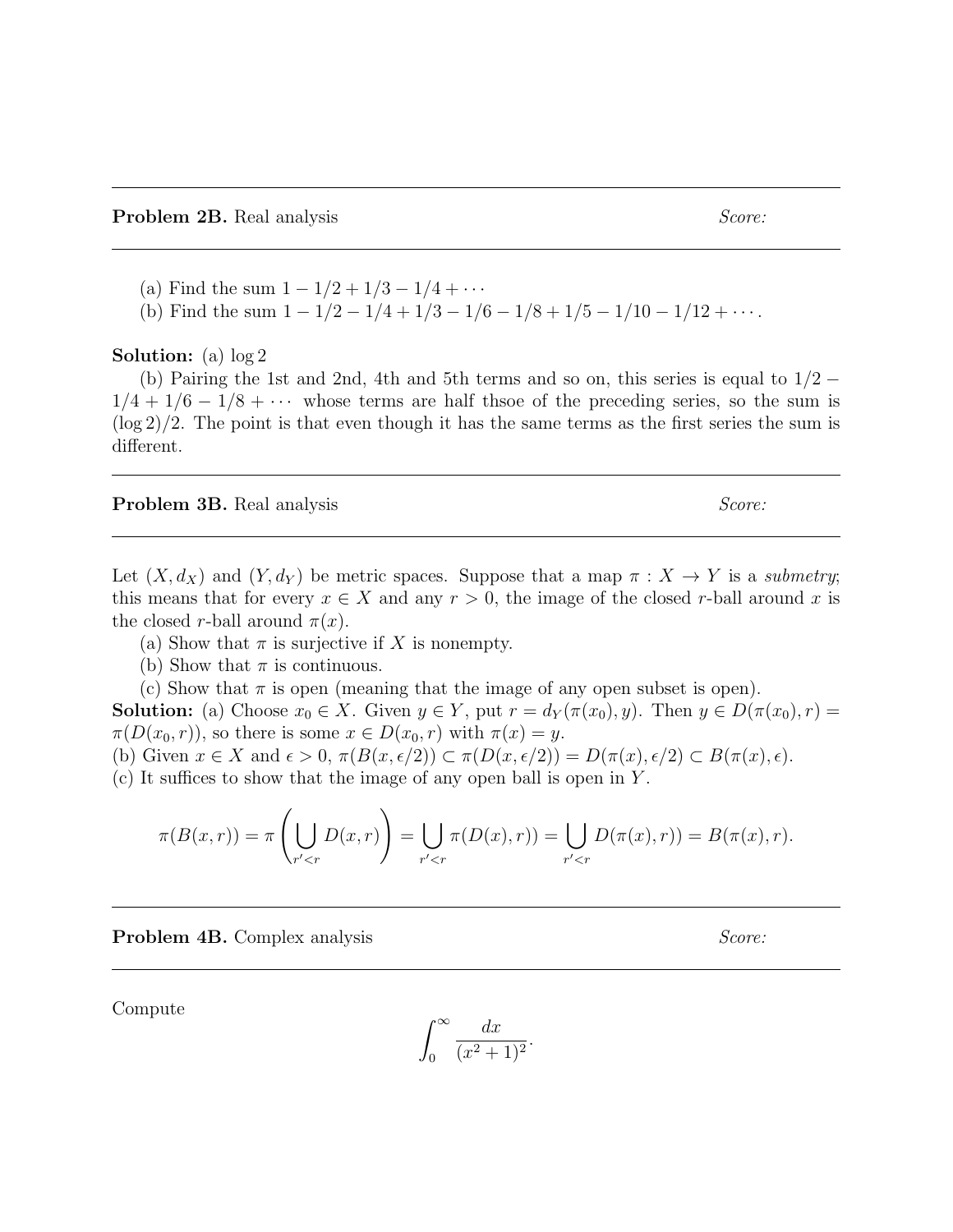Solution: We want to compute

$$
\frac{1}{2} \int_{-\infty}^{\infty} \frac{dx}{(x^2 + 1)^2}.
$$

$$
f(z) = \frac{1}{(z^2 + 1)^2}.
$$

Put

Because  $|f(z)| = O(|z|^{-4})$ , we can apply the Cauchy residue theorem to a semicircle in the upper half plane and just compute residues. The only singularity in the upper half plane is at  $z = i$ . The residue there is  $-2(2i)^{-3}$ . The answer is

$$
\frac{1}{2} \cdot 2\pi i \cdot -2(2i)^{-3} = \frac{\pi}{4}.
$$

**Problem 5B.** Complex analysis Score: Score: Score: Score: Score: Score: Score: Score: Score: Score: Score: Score: Score: Score: Score: Score: Score: Score: Score: Score: Score: Score: Score: Score: Score: Score: Score: Sc

Show that as the positive integer N tends to infinity, the change in argument of  $e^z - z$  is bounded on 3 sides of the square with corners  $\pm 2\pi N \pm 2\pi iN$  but is unbounded on the fourth side. Show that  $e^z = z$  has infinitely many complex roots.

**Solution:** On the left side of the square the argument is dominated by z as  $e^z$  is very small and the function has negative real part, so the change in argument is bounded. On the top and bottom of the square the function has positive or negative imaginary part, so the change in argument is bounded. On the right of the square the function is dominated by  $e^z$  for N large and z makes little change to the argument, so the change is about that of  $e^z$  which is roughly proportional to N and therefore tends to infinity.

The number of roots of  $e^z = z$  in a large square is proportional to the change in argument on the boundary of the square, which tends to infinity so there are infinitely many roots.

**Problem 6B.** Linear algebra  $Score:$ 

Find all eigenvalues and eigenvectors of the linear map  $T: \mathbb{C}^n \to \mathbb{C}^n$  given by  $T((x_1, \ldots, x_n)) =$  $(x_2, x_3, \ldots, x_n, x_1).$ 

**Solution:** Since  $T^n = I$ , every eigenvalue is an *n*-th root of unity  $\omega = e^{2\pi i k/n}$ . Every *n*-th root of unity is an eigenvalue, because  $(1, \omega, \omega^2, \dots, \omega^{n-1})$  is an eigenvector with eigenvalue ω.